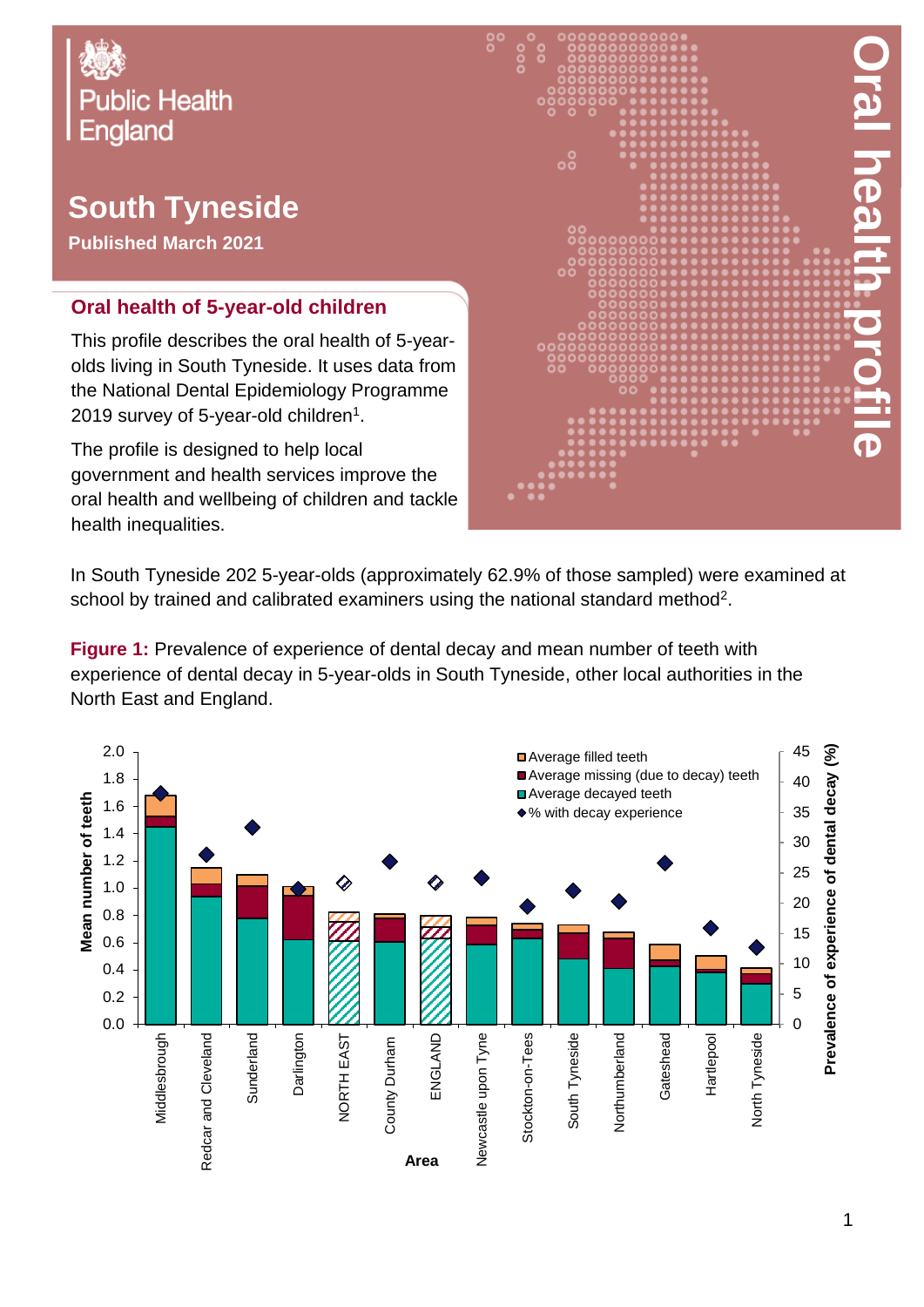**Table 1:** Experience of dental decay in 5-year-olds in South Tyneside, other local authorities in the North East and England.

| Local authority             | Prevalence of<br>experience of<br>dental decay<br>(% ) | Mean number of teeth<br>with experience of<br>dental decay in all<br>examined children<br>n (95% confidence<br>intervals) | Mean number of teeth<br>with experience of<br>dental decay in children<br>with any decay<br>experience<br>n (95% confidence<br>intervals) |
|-----------------------------|--------------------------------------------------------|---------------------------------------------------------------------------------------------------------------------------|-------------------------------------------------------------------------------------------------------------------------------------------|
| Middlesbrough               | 38.1                                                   | 1.7<br>$(1.31 - 2.05)$                                                                                                    | 4.4<br>$(3.75 - 5.06)$                                                                                                                    |
| Sunderland                  | 32.5                                                   | 1.1<br>$(0.80 - 1.40)$                                                                                                    | 3.4<br>$(2.77 - 3.99)$                                                                                                                    |
| <b>Redcar and Cleveland</b> | 28.0                                                   | 1.1<br>$(0.78 - 1.51)$                                                                                                    | 4.1<br>$(3.23 - 4.98)$                                                                                                                    |
| <b>County Durham</b>        | 26.8                                                   | 0.8<br>$(0.58 - 1.04)$                                                                                                    | 3.0<br>$(2.44 - 3.57)$                                                                                                                    |
| Gateshead                   | 26.6                                                   | 0.6<br>$(0.40 - 0.77)$                                                                                                    | 2.2<br>$(1.72 - 2.67)$                                                                                                                    |
| Newcastle upon Tyne         | 24.2                                                   | 0.8<br>$(0.61 - 0.95)$                                                                                                    | 3.2<br>$(2.76 - 3.72)$                                                                                                                    |
| <b>ENGLAND</b>              | 23.4                                                   | 0.8<br>$(0.78 - 0.81)$                                                                                                    | 3.4<br>$(3.36 - 3.44)$                                                                                                                    |
| <b>NORTH EAST</b>           | 23.3                                                   | 0.8<br>$(0.75 - 0.89)$                                                                                                    | 3.5<br>$(3.32 - 3.72)$                                                                                                                    |
| Darlington                  | 22.3                                                   | 1.0<br>$(0.71 - 1.31)$                                                                                                    | 4.5<br>$(3.63 - 5.43)$                                                                                                                    |
| South Tyneside              | 22.1                                                   | 0.7<br>$(0.46 - 1.00)$                                                                                                    | 3.3<br>$(2.42 - 4.18)$                                                                                                                    |
| Northumberland              | 20.3                                                   | 0.7<br>$(0.48 - 0.87)$                                                                                                    | 3.3<br>$(2.71 - 3.96)$                                                                                                                    |
| Stockton-on-Tees            | 19.5                                                   | 0.7<br>$(0.51 - 0.97)$                                                                                                    | 3.8<br>$(3.10 - 4.50)$                                                                                                                    |
| Hartlepool                  | 15.9                                                   | 0.5<br>$(0.29 - 0.71)$                                                                                                    | 3.2<br>$(2.25 - 4.06)$                                                                                                                    |
| North Tyneside              | 12.7                                                   | 0.4<br>$(0.28 - 0.55)$                                                                                                    | 3.3<br>$(2.60 - 3.94)$                                                                                                                    |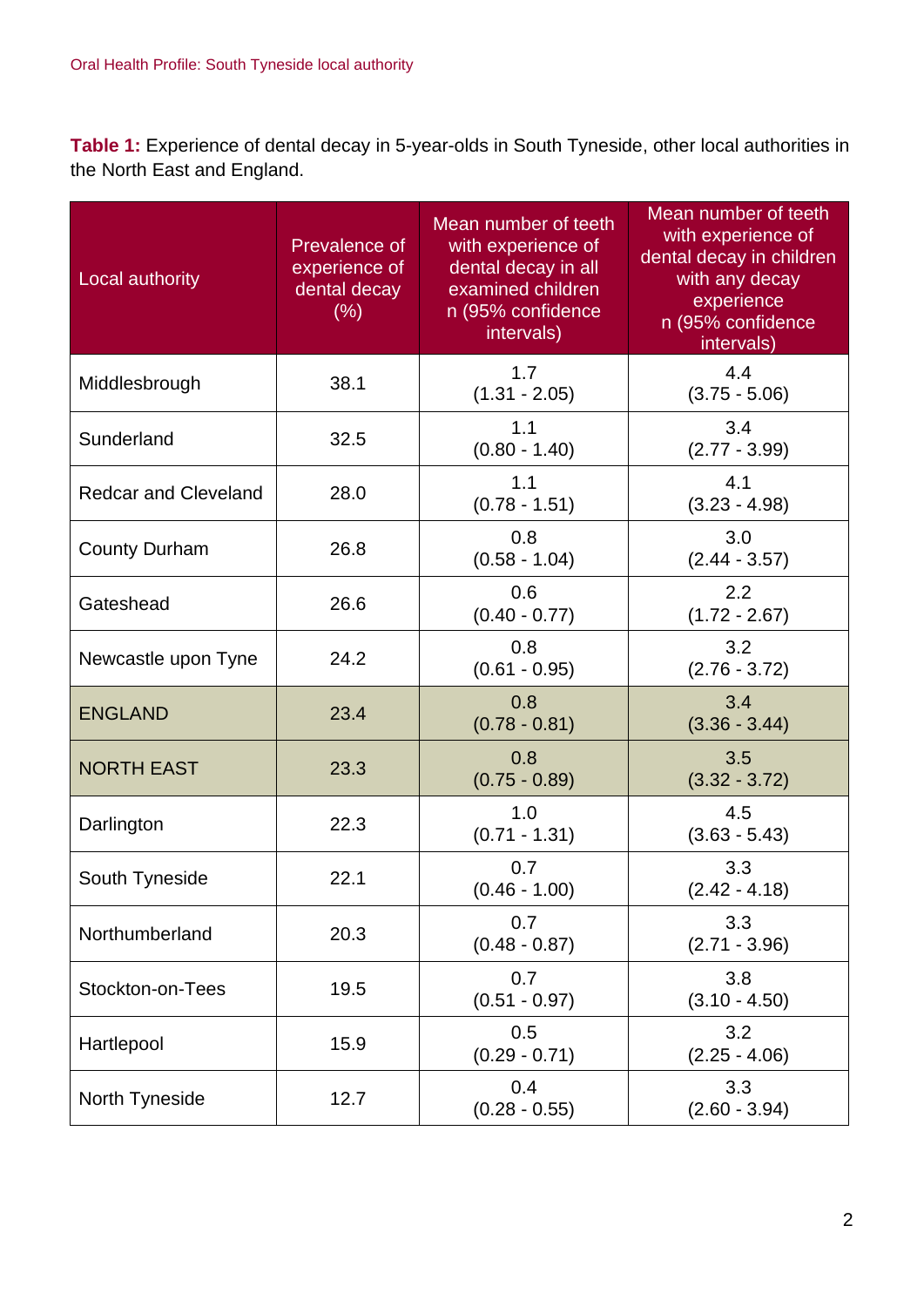**Table 2.** Measures of oral health among 5-year-olds in South Tyneside, it's statistical neighbours,<sup>i</sup> the North East and England.

|                                                                                                    | <b>South Tyneside</b> | <b>Statistical</b><br>neighbour within<br><b>North East:</b><br>Hartlepool | <b>Statistical</b><br>neighbour<br>comparator 1:<br>Hartlepool | <b>North</b><br>East | <b>England</b> |
|----------------------------------------------------------------------------------------------------|-----------------------|----------------------------------------------------------------------------|----------------------------------------------------------------|----------------------|----------------|
| Prevalence of<br>experience of dental<br>decay                                                     | 22.1%                 | 15.9%                                                                      | 15.9%                                                          | 23.3%                | 23.4%          |
| Mean number of teeth<br>with experience of<br>dental decay                                         | 0.7                   | 0.5                                                                        | 0.5                                                            | 0.8                  | 0.8            |
| Mean number of teeth<br>with experience of<br>decay in those with<br>experience of dental<br>decay | 3.3                   | 3.2                                                                        | 3.2                                                            | 3.5                  | 3.4            |
| Mean number of<br>decayed teeth in<br>those with experience<br>of dental decay                     | 2.2                   | 2.3                                                                        | 2.3                                                            | 2.6                  | 2.7            |
| Proportion with active<br>decay                                                                    | 18.4%                 | 13.4%                                                                      | 13.4%                                                          | 19.9%                | 20.4%          |
| Proportion with<br>experience of tooth<br>extractionii                                             | 4.2%                  | 2.1%                                                                       | 2.1%                                                           | 3.1%                 | 2.2%           |
| Proportion with dental<br>abscess                                                                  | 1.2%                  | 3.3%                                                                       | 3.3%                                                           | 1.6%                 | 1.0%           |
| Proportion with teeth<br>decayed into pulp                                                         | 2.2%                  | 3.2%                                                                       | 3.2%                                                           | 4.0%                 | 3.3%           |
| Proportion with decay<br>affecting incisorsii                                                      | 2.6%                  | 3.3%                                                                       | 3.3%                                                           | 5.6%                 | 5.2%           |
| Proportion with high<br>levels of plaque present<br>on upper front teethiv                         | 3.8%                  | 0.0%                                                                       | 0.0%                                                           | 2.2%                 | 1.2%           |

<sup>i</sup>generated by the children's services statistical neighbour benchmarking tool, the neighbour within the North East has "Very Close" comparator characteristics and the national neighbour 1 has "Very Close" comparator characteristics<sup>3</sup>.

ii experience of extraction of one or more teeth on one or more occasions.

iii dental decay involving one or more surfaces of upper anterior teeth.

iv indicative of poor tooth brushing habits.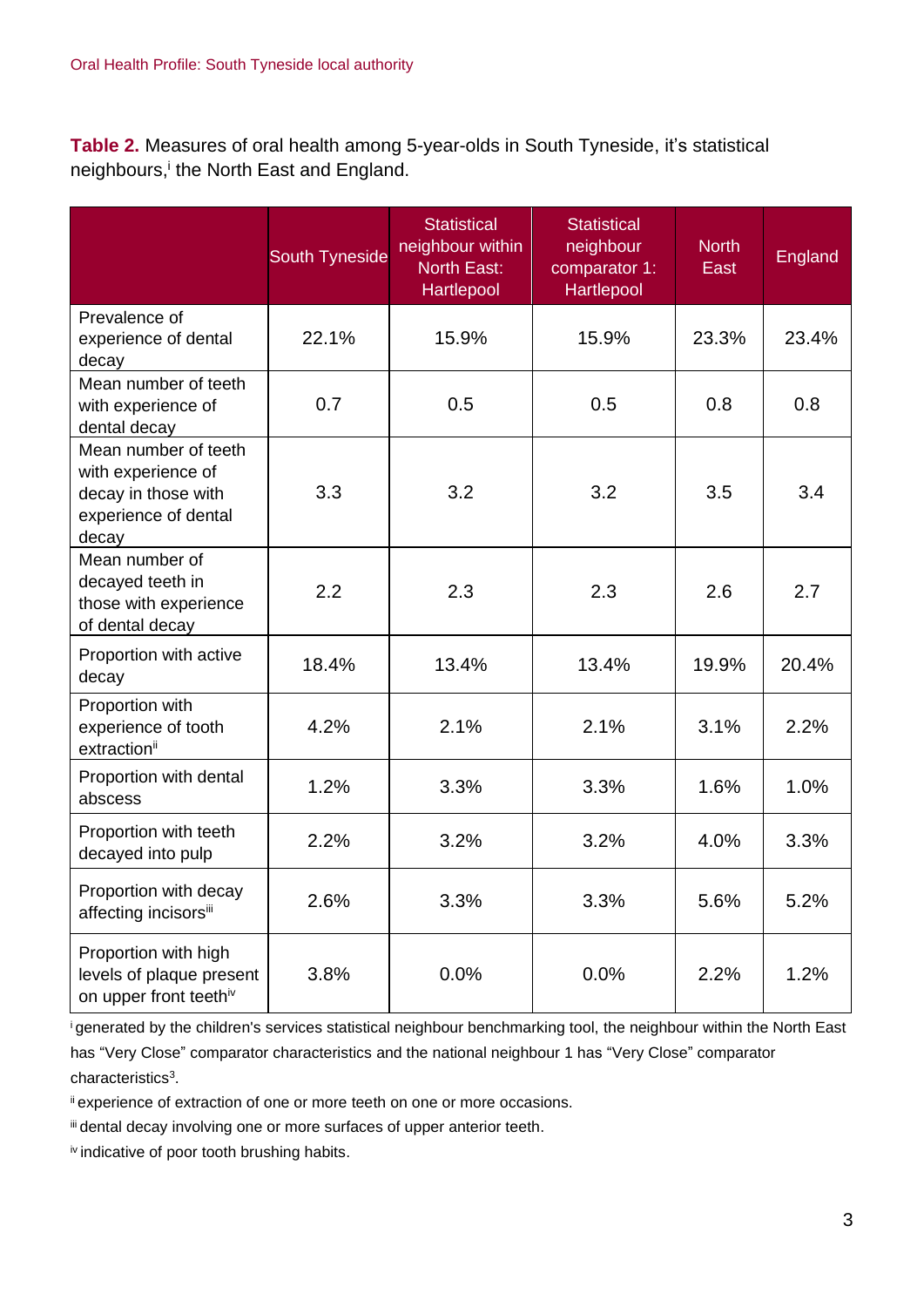**Figure 2:** Prevalence of experience of dental decay in 5-year-olds in South Tyneside, by local authority Index of Multiple Deprivation (IMD) 2019 quintiles.



Error bars represent 95% confidence limits





Error bars represent 95% confidence limits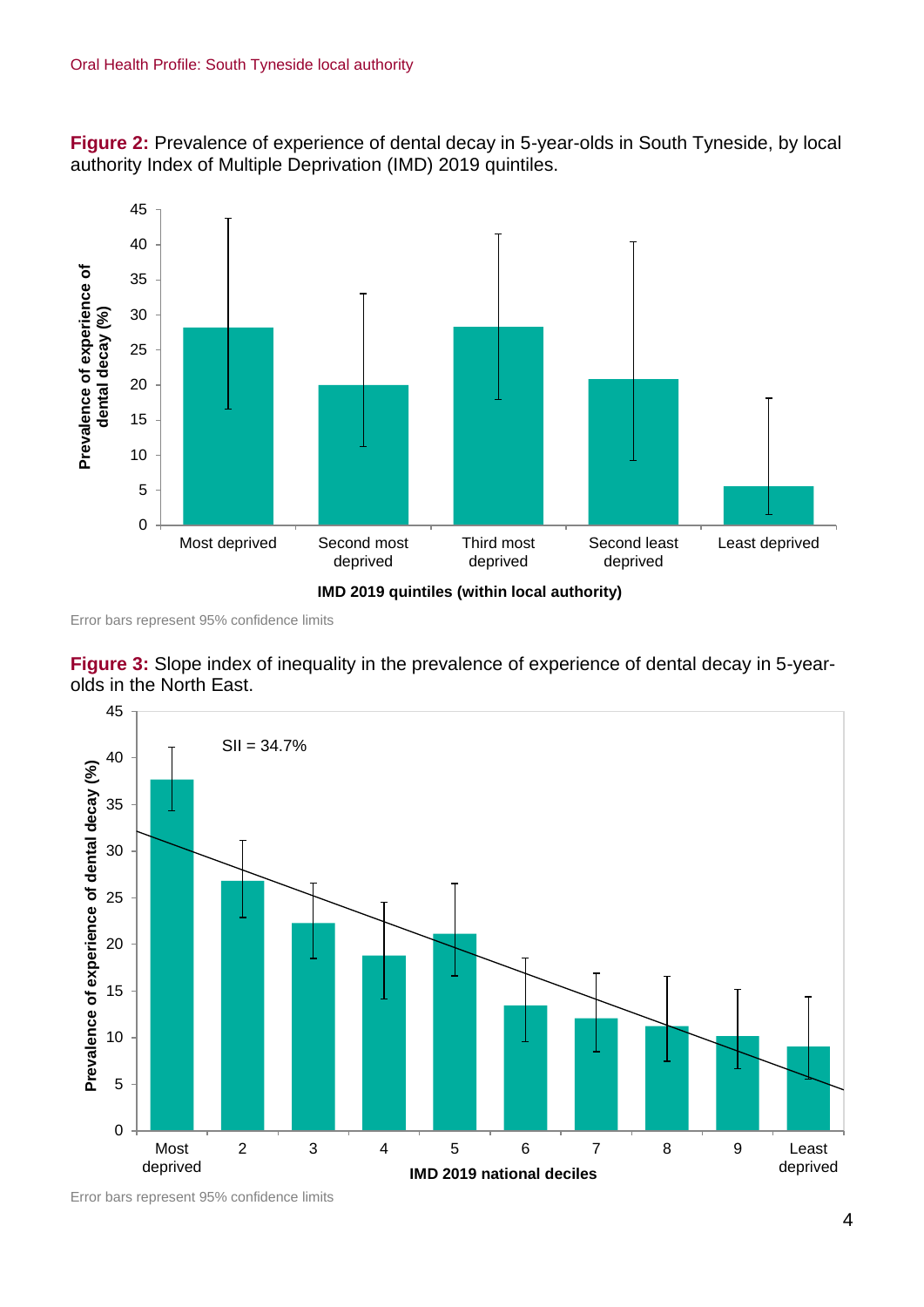**Figure 4:** Prevalence of experience of dental decay in 5-year-olds in South Tyneside, the North East and England, by year.



Error bars represent 95% confidence limits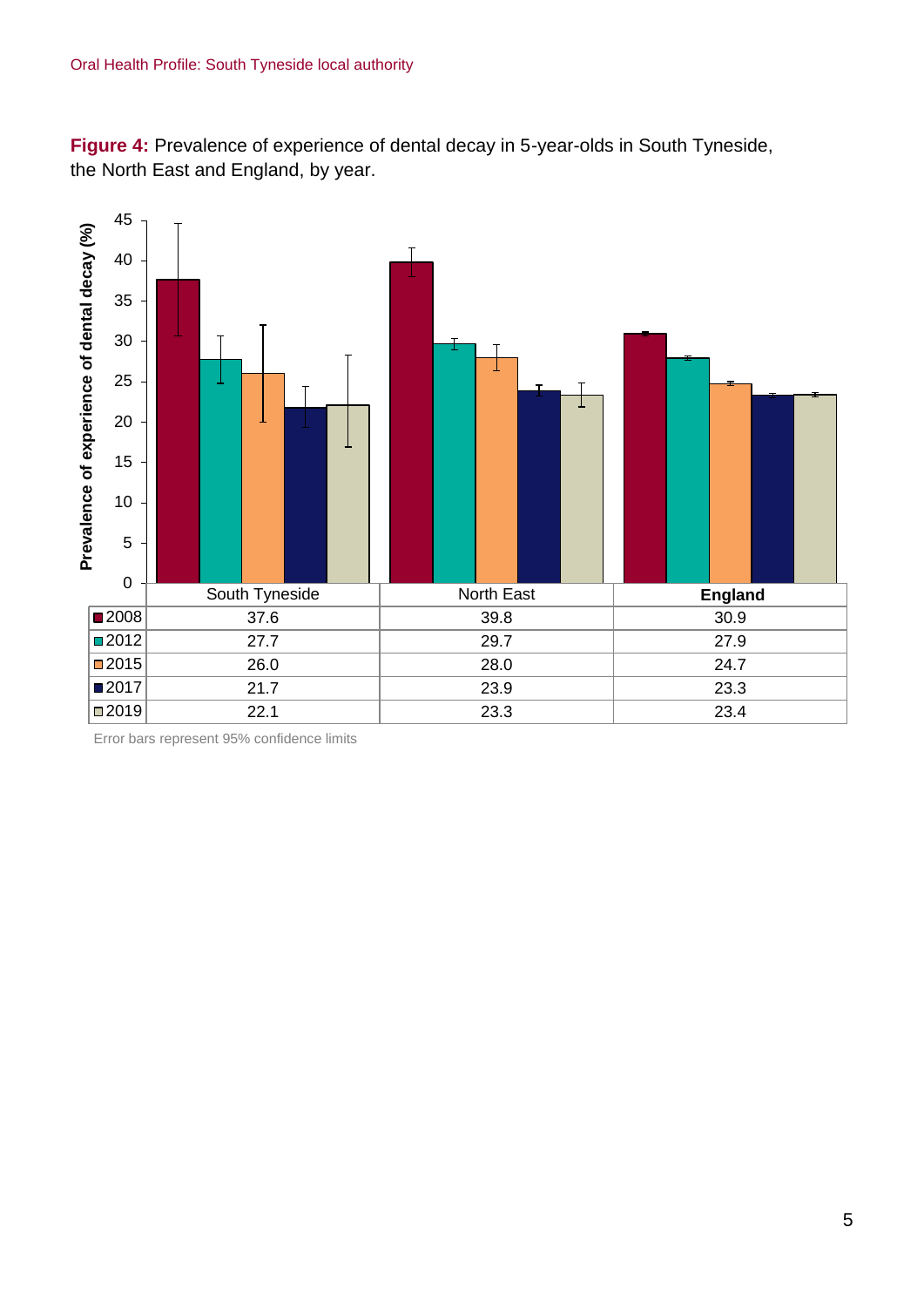**Table 3:** Experience of dental decay in 5-year-olds in the North East, by ethnic group.

| <b>Ethnic</b> group             | Number of<br>children<br>examined<br>(N) | Prevalence of<br>experience of<br>dental decay<br>$(\% )$ | Mean number of teeth<br>with experience of<br>dental decay among<br>children with any<br>experience of dental<br>decay n (95% CI) | Prevalence of<br>dental decay<br>affecting incisors<br>(% ) |
|---------------------------------|------------------------------------------|-----------------------------------------------------------|-----------------------------------------------------------------------------------------------------------------------------------|-------------------------------------------------------------|
| Other ethnic<br>background      | 29                                       | 62.1                                                      | 4.8<br>$(3.23 - 6.33)$                                                                                                            | 27.6                                                        |
| Asian / Asian<br><b>British</b> | 183                                      | 34.4                                                      | 3.5<br>$(2.87 - 4.21)$                                                                                                            | 13.1                                                        |
| <b>Mixed</b>                    | 78                                       | 25.6                                                      | 3.6<br>$(2.51 - 4.69)$                                                                                                            | 5.1                                                         |
| Not provided                    | 62                                       | 24.2                                                      | 2.5<br>$(1.70 - 3.23)$                                                                                                            | 9.7                                                         |
| Black / Black<br><b>British</b> | 58                                       | 22.4                                                      | 3.1<br>$(1.34 - 4.82)$                                                                                                            | 1.7                                                         |
| White                           | 2,689                                    | 21.6                                                      | 3.5<br>$(3.28 - 3.72)$                                                                                                            | 4.8                                                         |
| <b>North East</b>               | 3,099                                    | 23.3                                                      | 3.5<br>$(3.32 - 3.72)$                                                                                                            | 5.6                                                         |

**Figure 5:** Prevalence of experience of dental decay in 5-year-olds in the North East, by ethnic group.

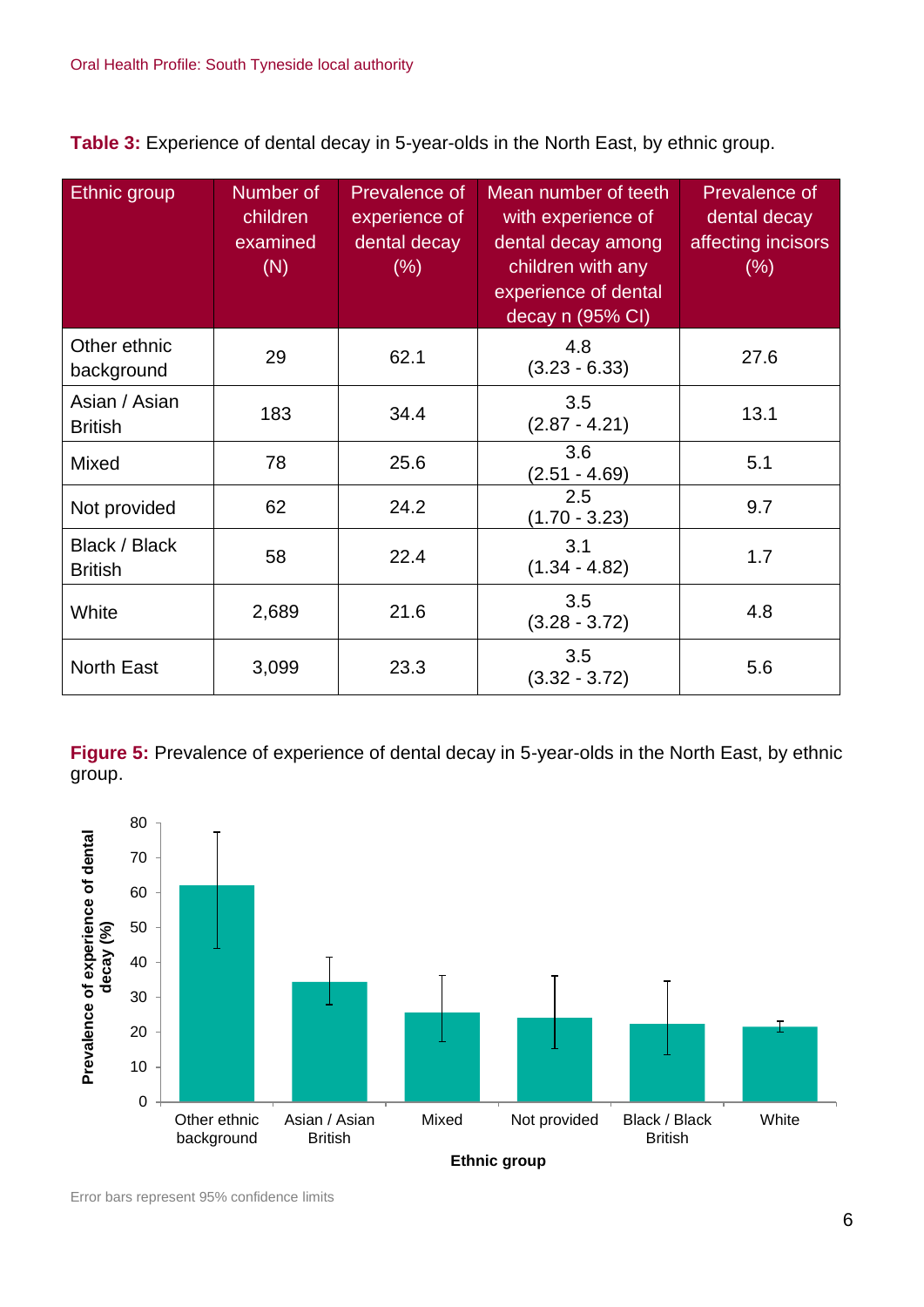**Figure 6:** Prevalence of experience of dental decay in 5-year-olds in South Tyneside, by ward, 2017.



| Key | Label                          |
|-----|--------------------------------|
| 1   | Beacon and Bents (29.5%)       |
| 2   | Bede (23.9%)                   |
| 3   | Biddick and All Saints (39.0%) |
| 4   | Boldon Colliery (25.0%)        |
| 5   | Cleadon and East Boldon (3.3%) |
| 6   | Cleadon Park (27.3%)           |
| 7   | Fellgate and Hedworth (18.6%)  |
| 8   | Harton (22.6%)                 |
|     | Hebburn North (23.3%)          |

| Key | Label                           |
|-----|---------------------------------|
| 10  | Hebburn South (26.7%)           |
| 11  | Horsley Hill (16.0%)            |
| 12  | Monkton (17.0%)                 |
| 13  | Primrose (26.7%)                |
| 14  | Simonside and Rekendyke (29.2%) |
| 15  | West Park (12.8%)               |
| 16  | Westoe (16.7%)                  |
| 17  | Whitburn and Marsden (8.7%)     |
| 18  | Whiteleas (12.8%)               |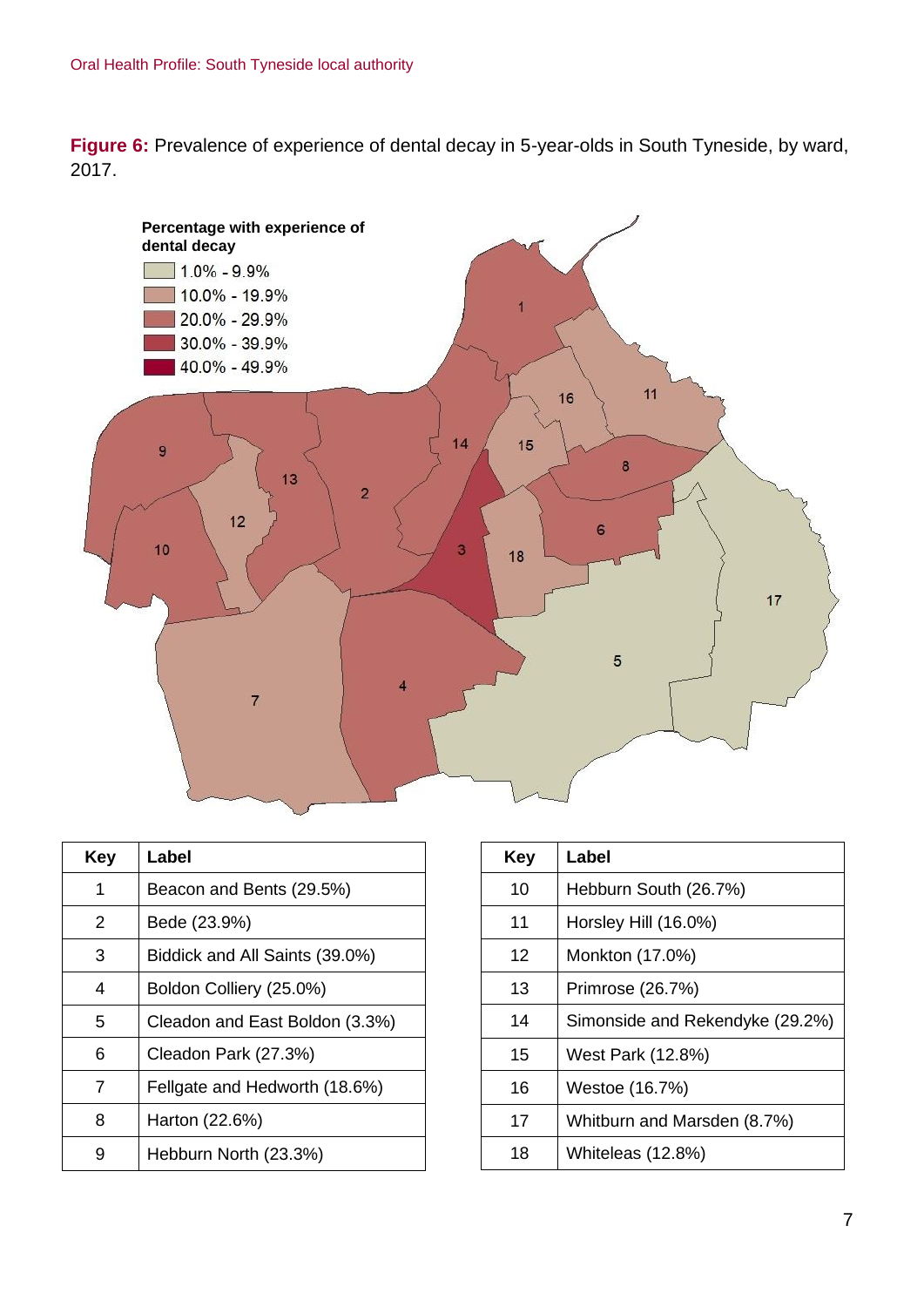## **Summary**

In South Tyneside average levels of dental decay are similar to the average for England. Within South Tyneside, the highest levels of experience of dental decay are clustered around the Biddick and All Saints ward.

The small sample size means it is not possible to provide information at ward level using 2019 data. Future surveys could be commissioned to provide larger samples to facilitate local analysis. Commissioning High Quality Information to Support Oral Health Improvement: A toolkit about dental epidemiology for local authorities, commissioners and partners is available to support the commissioning of oral health surveys $^4$ .

Public health interventions can improve child oral health at a local level. Local authorities improving oral health: commissioning better oral health for children and young people is available to support local authorities to commission oral health improvement programmes for children and young people aged up to 19 years<sup>5</sup>.

If further local analysis is required, please contact the national dental public health team: DentalPHIntelligence@phe.gov.uk

## **References**

1. Public Health England (2020). National Dental Epidemiology Programme for England: oral health survey of 5-year-olds 2019 [Online]. Available at: <https://www.gov.uk/government/statistics/oral-health-survey-of-5-year-old-children-2019> [Accessed 29 May 2020].

2. Pine, C.M., Pitts, N.B. and Nugent, Z.J. (1997a). British Association for the Study of Community Dentistry (BASCD) guidance on the statistical aspects of training and calibration of examiners for surveys of child dental health. A BASCD co-ordinated dental epidemiology programme quality standard. Community Dental Health 14 (Supplement 1):18-29.

3. Children's services statistical neighbour benchmarking tool [online]. Available at: [www.gov.uk/government/publications/local-authority-interactive-tool-lait](http://www.gov.uk/government/publications/local-authority-interactive-tool-lait) [Accessed 29 May 2020].

4. Public Health England (2016). Commissioning high quality information to support oral health improvement. A toolkit about dental epidemiology for local authorities, commissioners and partners [Online]. Available at:

[https://assets.publishing.service.gov.uk/government/uploads/system/uploads/attachment\\_data/](https://assets.publishing.service.gov.uk/government/uploads/system/uploads/attachment_data/file/773332/Commissioning_High_Quality_Information_to_Support_Oral_Health_Improvement.pdf) [file/773332/Commissioning\\_High\\_Quality\\_Information\\_to\\_Support\\_Oral\\_Health\\_Improvement.](https://assets.publishing.service.gov.uk/government/uploads/system/uploads/attachment_data/file/773332/Commissioning_High_Quality_Information_to_Support_Oral_Health_Improvement.pdf) [pdf](https://assets.publishing.service.gov.uk/government/uploads/system/uploads/attachment_data/file/773332/Commissioning_High_Quality_Information_to_Support_Oral_Health_Improvement.pdf)